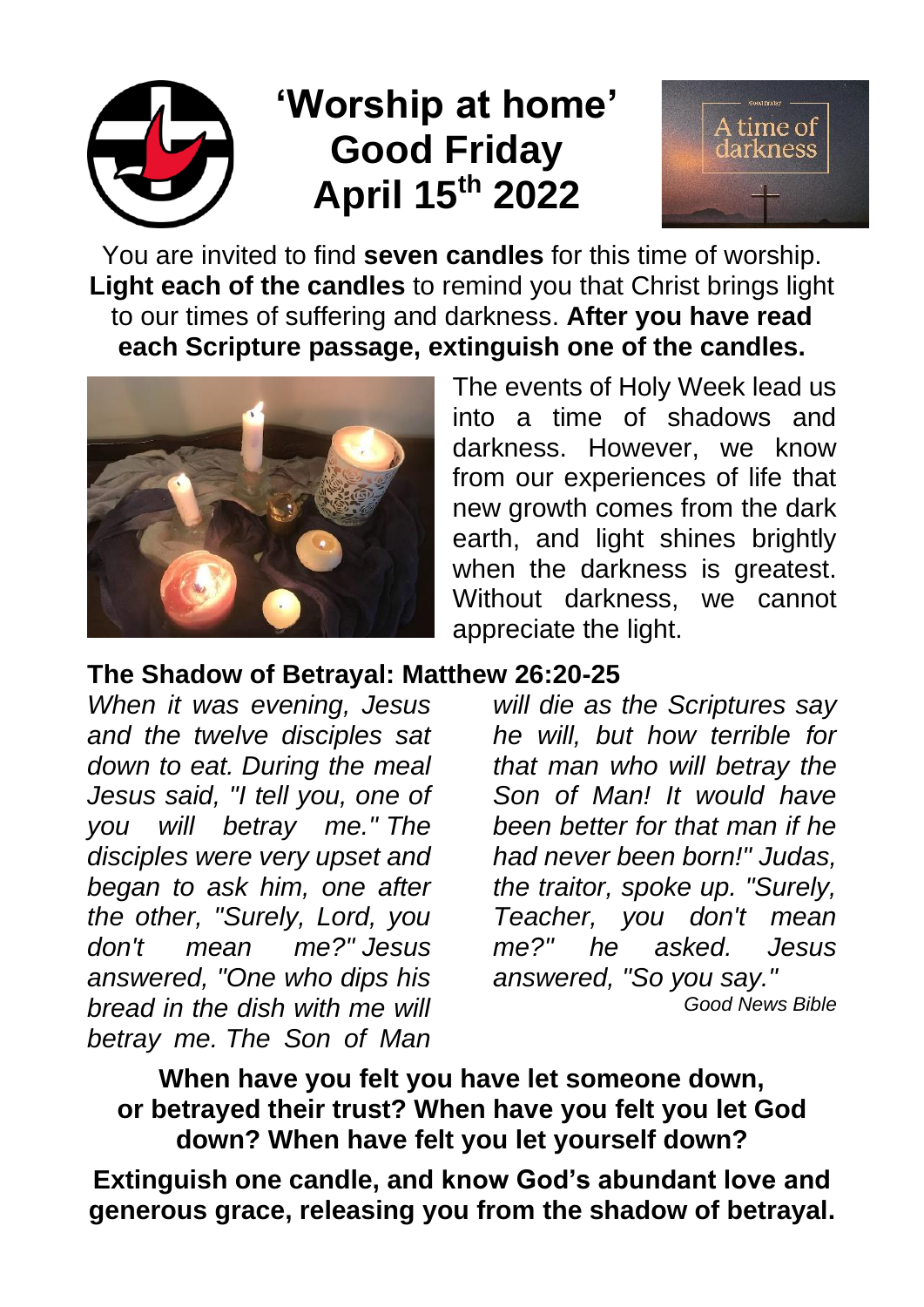# **The Shadow of Anguish: Matthew 26: 36-39**

*Then Jesus went with his disciples to a place called Gethsemane, and he said to them, "Sit here while I go over there and pray." He took with him Peter and the two sons of Zebedee. Grief and anguish came over him, and he said to them, "The sorrow in my heart is so great that it almost*  *crushes me. Stay here and keep watch with me." He went a little farther on, threw himself face downward on the ground, and prayed, "My Father, if it is possible, take this cup of suffering from me! Yet not what I want, but what you want." Good News Bible*

# **When have you felt the shadow of anguish and sorrow? Extinguish one candle, and find courage in Christ who comforts us in our darkest times.**

## **The Shadow of False Accusations: Matthew 26:59-66**

*The chief priests and the whole Council tried to find some false evidence against Jesus to put him to death; but they could not find any, even though many people came forward and told lies about him. Finally two men stepped up and said, "This man said, "I am able to tear down God's Temple and three days later build it back up.' " The High Priest stood up and said to Jesus, "Have you no answer to give to this accusation against you?" But Jesus kept quiet. Again the High Priest spoke to him, "In the name of* 

*the living God I now put you under oath: tell us if you are the Messiah, the Son of God." Jesus answered him, "So you say. But I tell all of you: from this time on you will see the Son of Man sitting at the right side of the Almighty and coming on the clouds of heaven!" At this the High Priest tore his clothes and said, "Blasphemy! We don't need any more witnesses! You have just heard his blasphemy! What do you think?" They answered, "He is guilty and must die." Good News Bible*

**When have you misled another, spoken an untruth, or remained silent in order to save yourself?**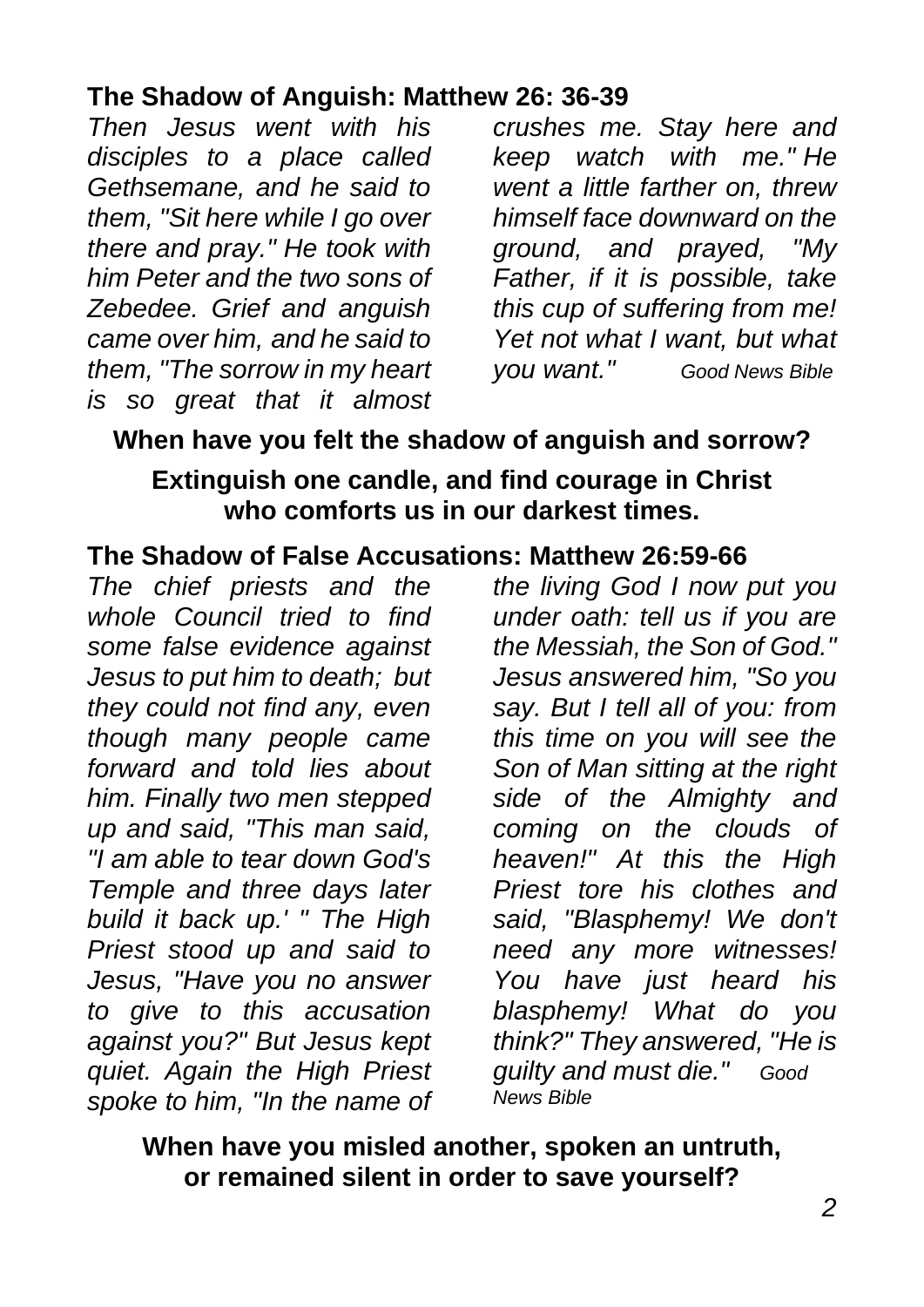#### **Extinguish one candle, and ask God's forgiveness for times you may have contributed to another's downfall, even unintentionally.**

# **The Shadow of Ridicule and Judgement: Matthew 27:28-31**,

*They stripped off his clothes and put a scarlet robe on him. Then they made a crown out of thorny branches and placed it on his head, and put a stick in his right hand; then they knelt before him and made fun of him. "Long live the King of the Jews!" they* 

**When have you made fun of another, or judged them for their choices or priorities?**

**Extinguish one candle, and commit to a new start in your relationships with others.**

#### **The Shadow of Injustice: Luke 23:39–43**

*One of the criminals hanging there hurled insults at him: "Aren't you the Messiah? Save yourself and us!" The other one, however, rebuked him, saying, "Don't you fear God? You received the same sentence he did. Ours, however, is only right, because we are getting what* 





*we deserve for what we did; but he has done no wrong." And he said to Jesus, "Remember me, Jesus, when you come as King!" Jesus said to him, "I promise you that today you will be in Paradise with me."* 

*Good News Bible*

**When have you been aware of injustice, and not acted to address it?**